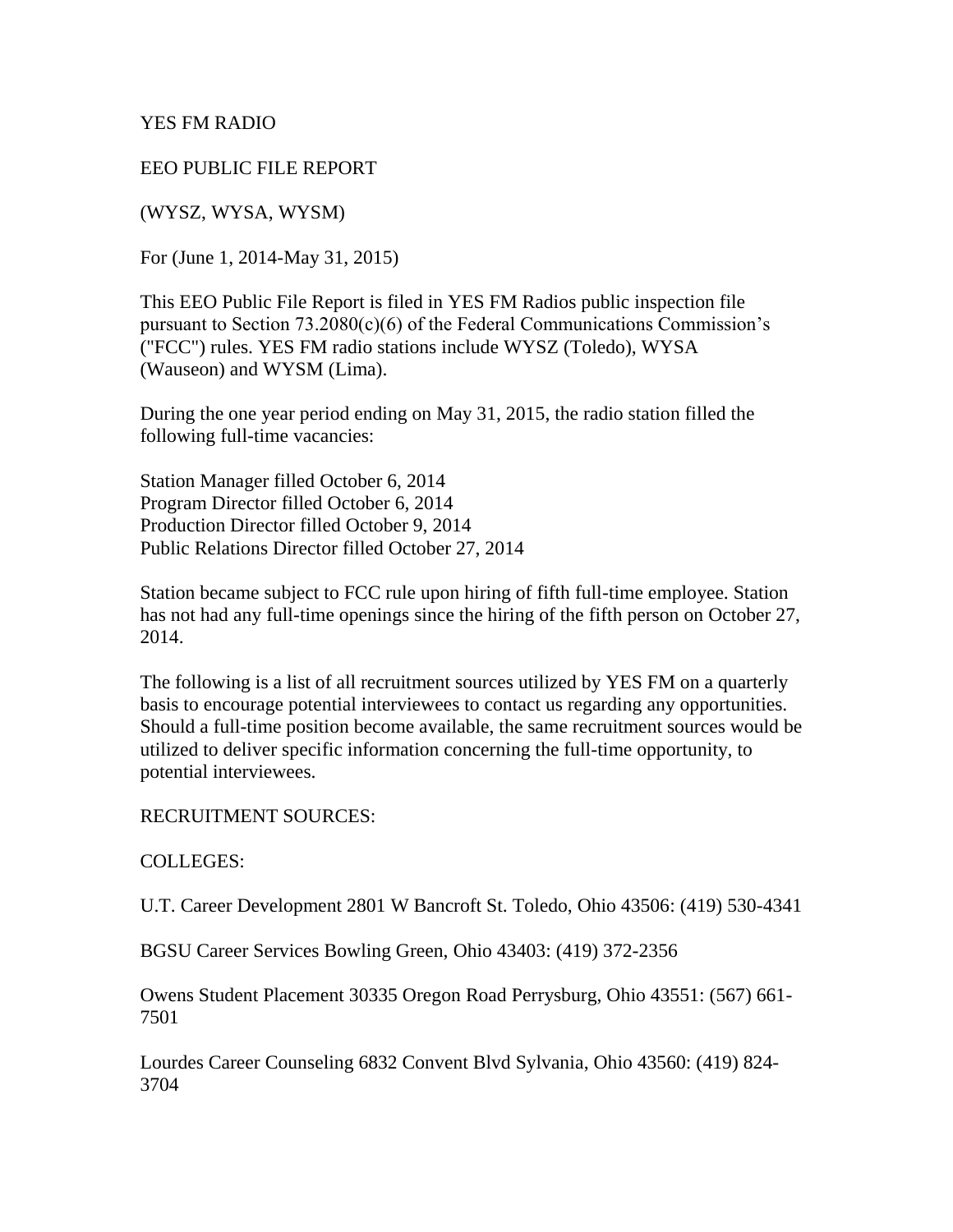Monroe Comm. College-C.C.S. 15555 S. Raisinville Rd Monroe, MI 48161: MaryAnn (734) 384-4270

Malone Career Services 515 25th St. NW Canton, Ohio 44709: (330) 471-8250

Cedarville Career Services PO Box 601 Cedarville, Ohio 45314: Ginger 888-562- 4811

Spring Arbor College 106 E Main Spring Arbor, MI 49283: (517) 750-6540

SPECS Howard School of Broadcast Arts 19900 W Nine Mile Rd Southfield MI, 48075: (248) 358-9000

Mount Vernon Nazarene University Career Services 800 Martinsburg Rd. Mount Vernon, OH 43050: (740) 392-6868

## ORGANIZATIONS:

The Ohio Center for Broadcasting 5330 E. Main Ste. 200 Columbus, OH 43213: (614) 245-0555

## EMPLOYMENT AGENCIES:

Imperial Placement Services 6800 W Central Ave, Suite C-1 Toledo, Ohio 43617: (419) 841-3800

Manpower Technical 340 W Dussel Drive Maumee, Ohio 43537: Tim (419) 893- 4413

## EQUAL EMPLOYMENT OPPORTUNITY POLICY

It is the policy of YES FM radio to recruit, hire and promote in all job classifications without regard to race, age, color, sex, national origin or disability. The hiring and promotion of applicants will be based on work experience, qualifications and abilities. It is the policy of YES FM radio to ensure that all personnel actions such as compensation, benefits, and company-supported training shall be administered without regard to race, age, color, sex, national origin or disability.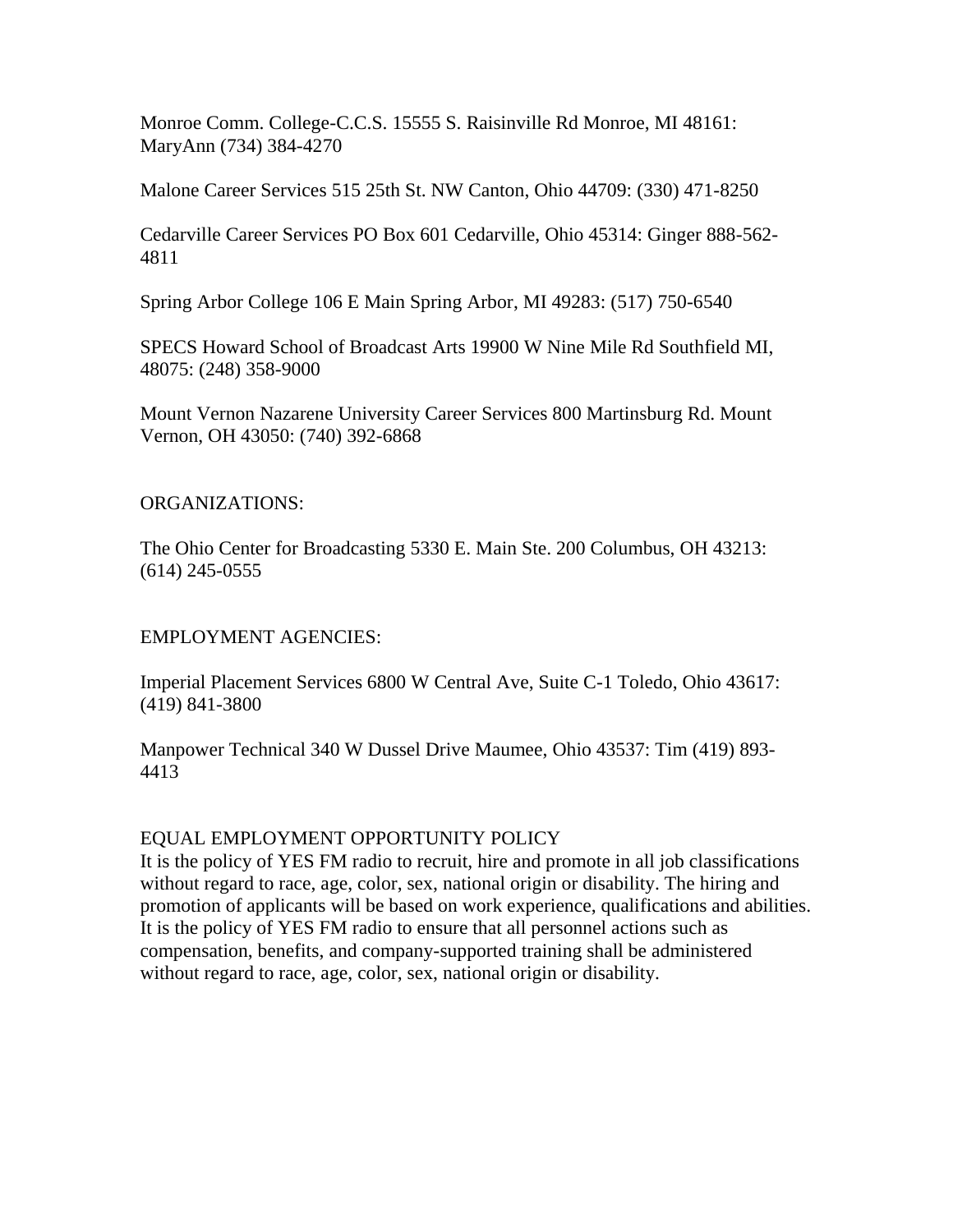## OPPORTUNITIES FOR EMPLOYMENT AT YES FM RADIO

YES FM carefully considers all qualified candidates for every position available. If any of our available positions are of interest to you, please mail in your resume with a cover letter indicating the position you are seeking. Please note that only resumes that are received by US Mail will be accepted (not e-mail or telephone).

After reviewing your resume, we will determine if we would like to pursue an interview, then we will contact you directly.

Please send your resume and cover letter to:

Office Manager YES FM Radio 5105 Suite C Glendale Avenue Toledo Ohio, 43614

THE FOLLOWING POSITIONS ARE AVAILABLE AT YES FM RADIO: None Available at present time

EEO PUBLIC FILE REPORT FOR YES FM RADIO June 2015

YES FM in accordance with the new Federal Communication Commissions EEO rules for broadcasters, is posting this information on it's website for public viewing. In doing so the ministry of YES FM radio is in compliance with the Equal Employment Opportunities rules (for religious broadcasters).

If you would like to see this item in YES FM's Public Inspection File we are located at 5105 Glendale Avenue. Suite C Toledo, Ohio 43614.

Dates Covered Within This Report:

All employment opportunities active since the new rules were established by the FCC, from June 1, 2014-May 31, 2015.

Report On All Full Time Employment Opportunities During The Above Time Frame:

Station Manager filled October 6, 2014 Program Director filled October 6, 2014 Production Director filled October 9, 2014 Public Relations Director filled October 27, 2014

Station became subject to FCC rule upon hiring of fifth full-time employee. Station has not had any full-time openings since the hiring of the fifth person on October 27, 2014.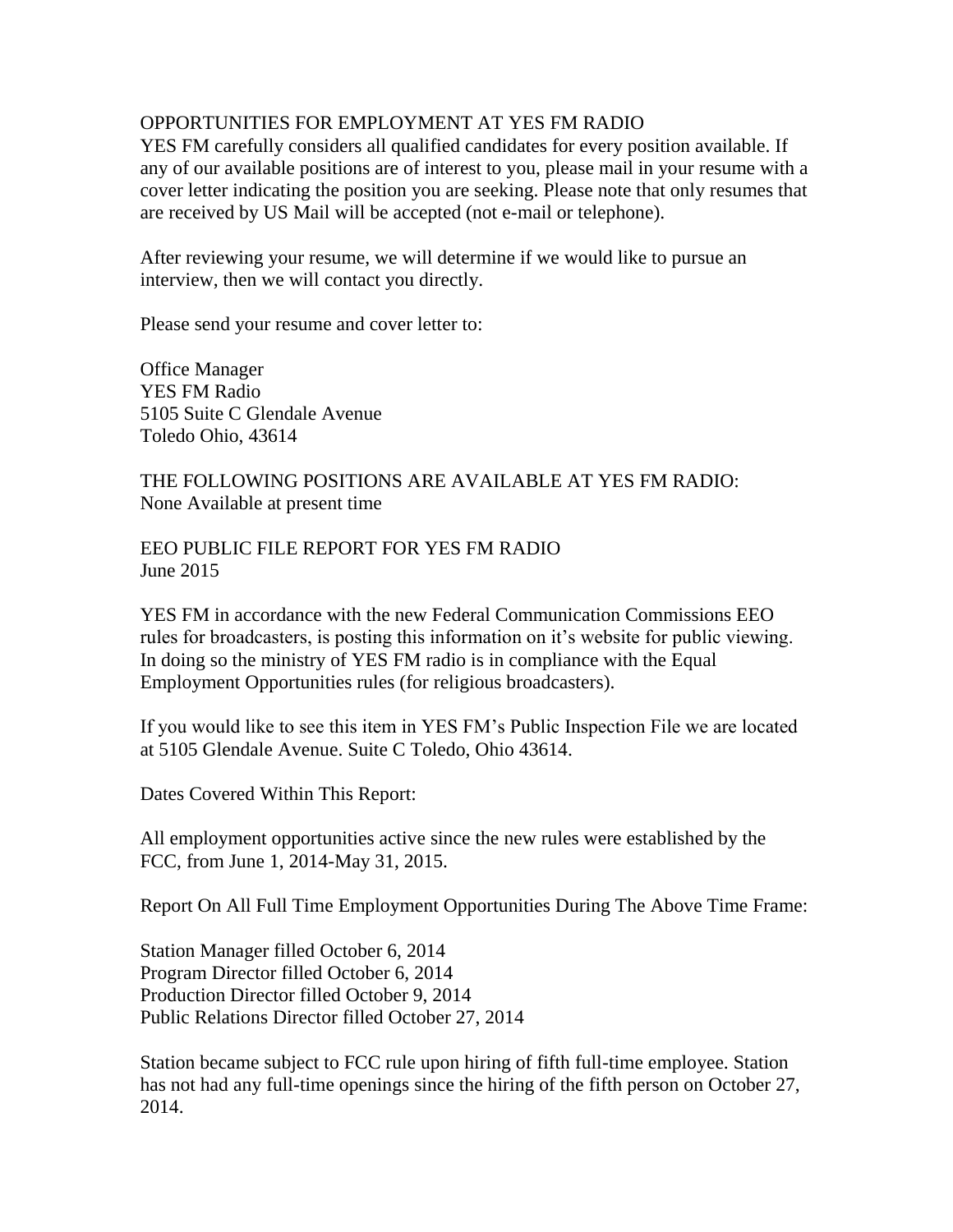The Following Sources are utilized by YES FM for Recruiting Purposes:

PUBLICATIONS:

The Toledo Blade

COLLEGES: U.T. Career Development BGSU Career Services Owens Student Placement Lourdes Career Counseling Monroe Comm. College C.C.S. Malone Career Services Cedarville Career Services Spring Arbor College Specs Howard School of Broadcasting Mount Vernon Nazarene University

ORGANIZATIONS: The Ohio Center for Broadcasting

EMPLOYMENT SERVICES: Imperial Placement Services Manpower Technical

Additional Initiatives Taken by YES FM to Recruit Employment Candidates:

YES FM has an ongoing Internship Program working with area High School/College students

Recruitment Source Utilized in Hiring for This Position:

No opening to report during this filing period since our fifth full time employee was hired when station became subject to FCC rule on October 27, 2014

How Many People Were Interviewed for Position?

No opening to report during this filing period since our fifth full time employee was hired when station became subject to FCC rule on October 27, 2014

Recruitment Activities:

Religious Broadcasters Exemption